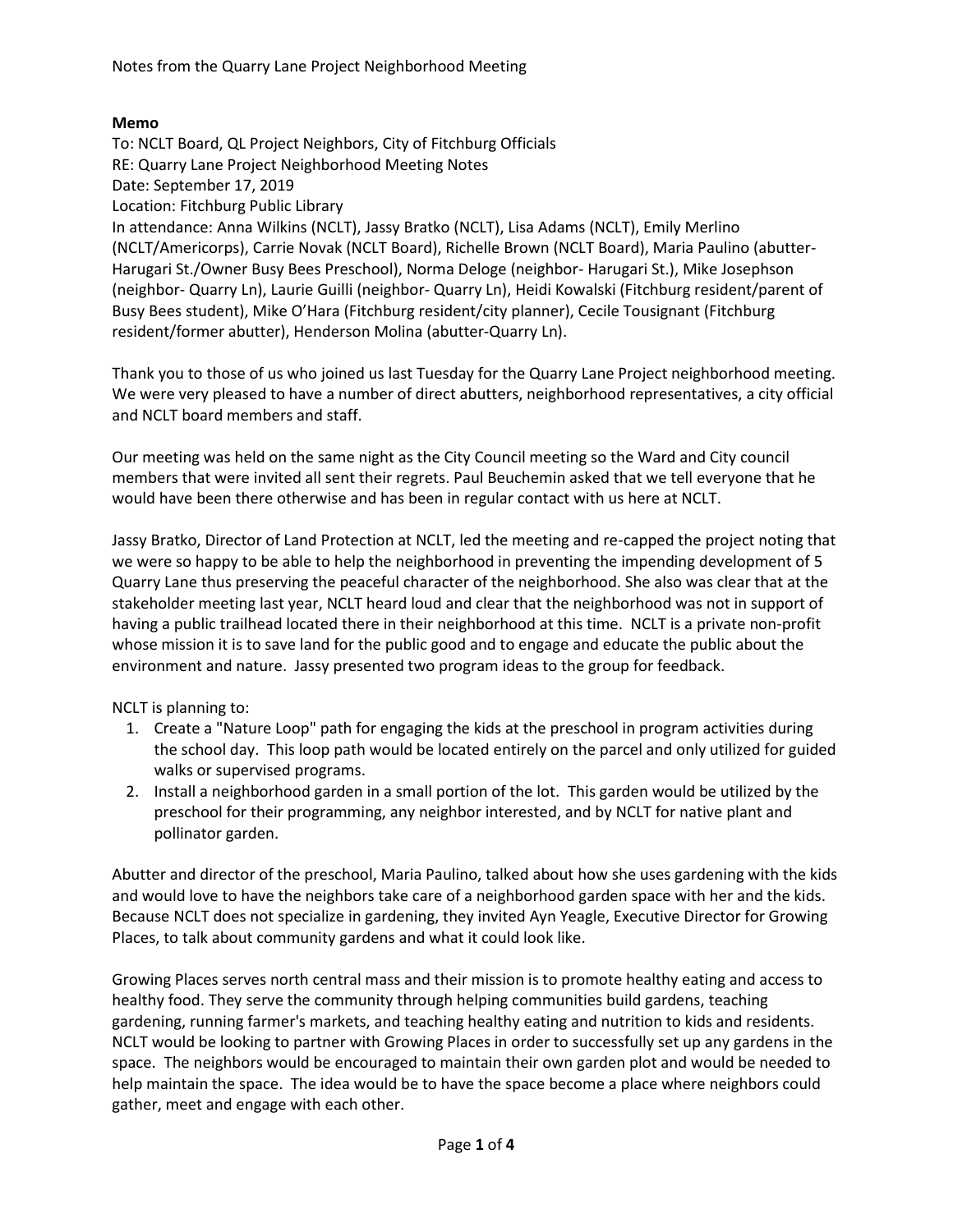Ayn was clear that the gardens could be whatever the neighborhood had an appetite for. NCLT will proceed with improving a small area for four to six, 4'x6' garden beds for the preschool to use for programming in partnership with Growing Places. As a part of this neighbors will be invited and encouraged to sign up for a garden plot, help prepare the site, and join the Stewardship Committee to help care for and maintain the area alongside NCLT.

The group brought up the following points:

- It would be good to make the space by the road well-maintained and aesthetically pleasing, like the grassy area Mike has been maintaining around the mailboxes.
- Abutters Laurie and Norma liked the idea of having the gardens that the neighbors could maintain and grow vegetables and herbs in, as long as the gardeners were from the neighborhood and people weren't driving and parking to get to the space.
- Some trees may have to be cut to prepare the site for the gardens.
- There may have to be some improvements to the site because of the drainage area that is there now but it could make a nice seasonal water feature.
- Potential to use the water drainage from the hill in the gardens.
- Maria would welcome a program where neighbors and friends could garden with the kids at Busy Bees and have a real sense of community.

## Questions:

What is going on with the transfer of land and the messed up lot lines?

5 Quarry lane had boundary line disputes with one of the abutters. There were also three small parcels that had been promised to the abutters during the building of Quarry Lane which made up a portion of an old paper street. NCLT and the abutters are currently waiting on the surveyor to present the plans to the building department. During the legal transfer of the sections of land to the abutters, the paper street will be dissolved. This is in process and will likely be completed in the next few months.

## What is the timeline for this work?

NCLT will be starting on the planning of the nature loop this fall and will be working with the preschool on the programming, which could begin in the late fall. The garden could be as soon as the spring but will hinge on funding and participation as well as completion of site work required.

## Is the land permanently protected?

For all intents and purposes, yes. NCLT would be violating its charter as a land conservation organization and thus exposing itself to have its non-profit status revoked if it were to sell this land for development. However, theoretically and legally, it *could* be sold again for development. NCLT is interested in having the City of Fitchburg Conservation Commission hold a Conservation Easement on the property which would permanently protect the property from any future development. Preliminary conversations have been had but this process may take a few years.

Next steps:

- Jassy is going to form a neighborhood Stewardship committee to help in the planning for the space and gardens. All who are interested in serving on that committee and helping to develop the neighborhood garden space should sign up for this NCLT volunteer committee.
- Evaluate Site work and come up with a budget and timeline (early November?)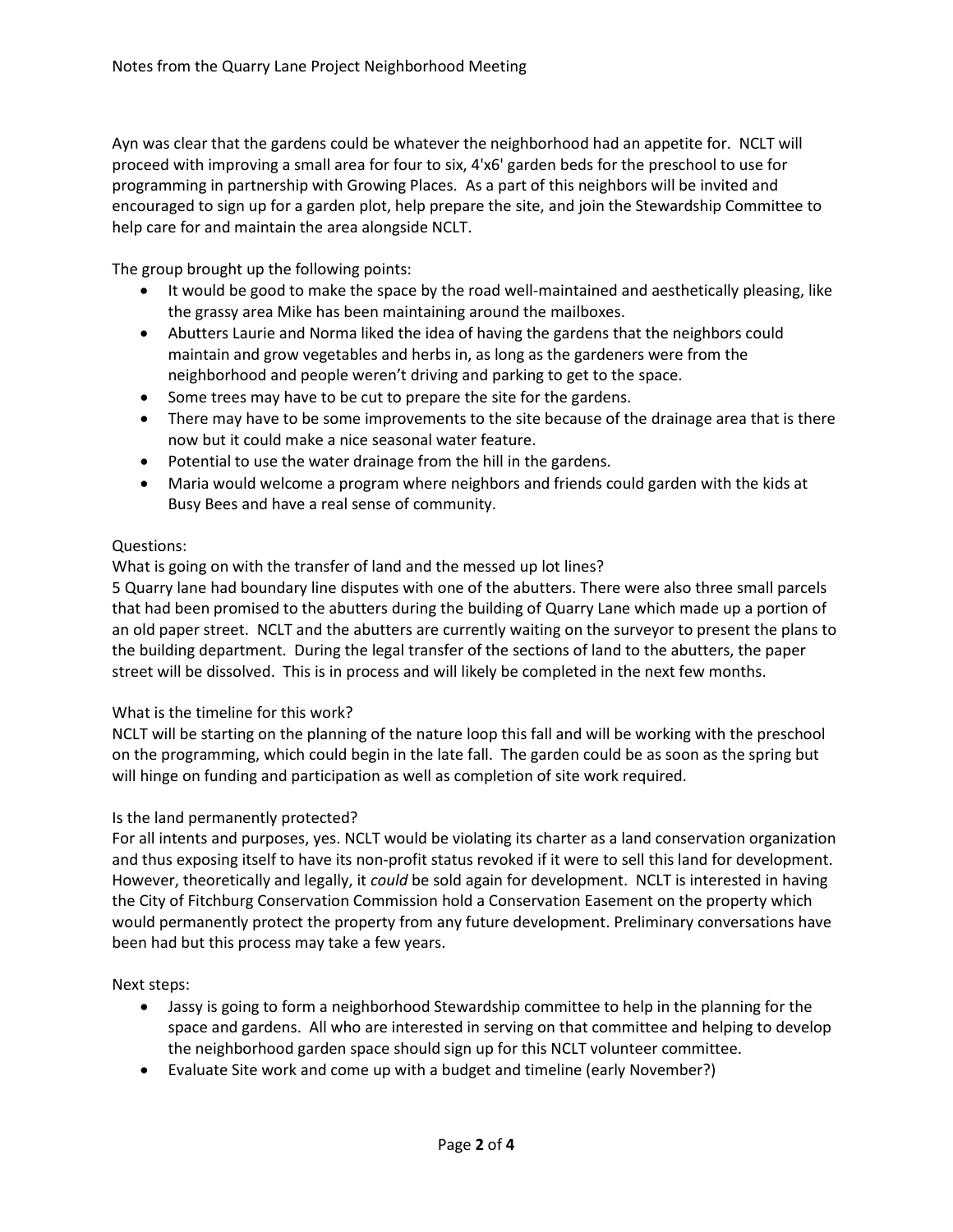Notes from the Quarry Lane Project Neighborhood Meeting

• Emily Merlino, as a part of her TerraCorps service, will work on developing the Nature Loop and programming with BB

Respectfully submitted, Anna Wilkins

Enclosure: Sketch Plan- 5 Quarry Lane